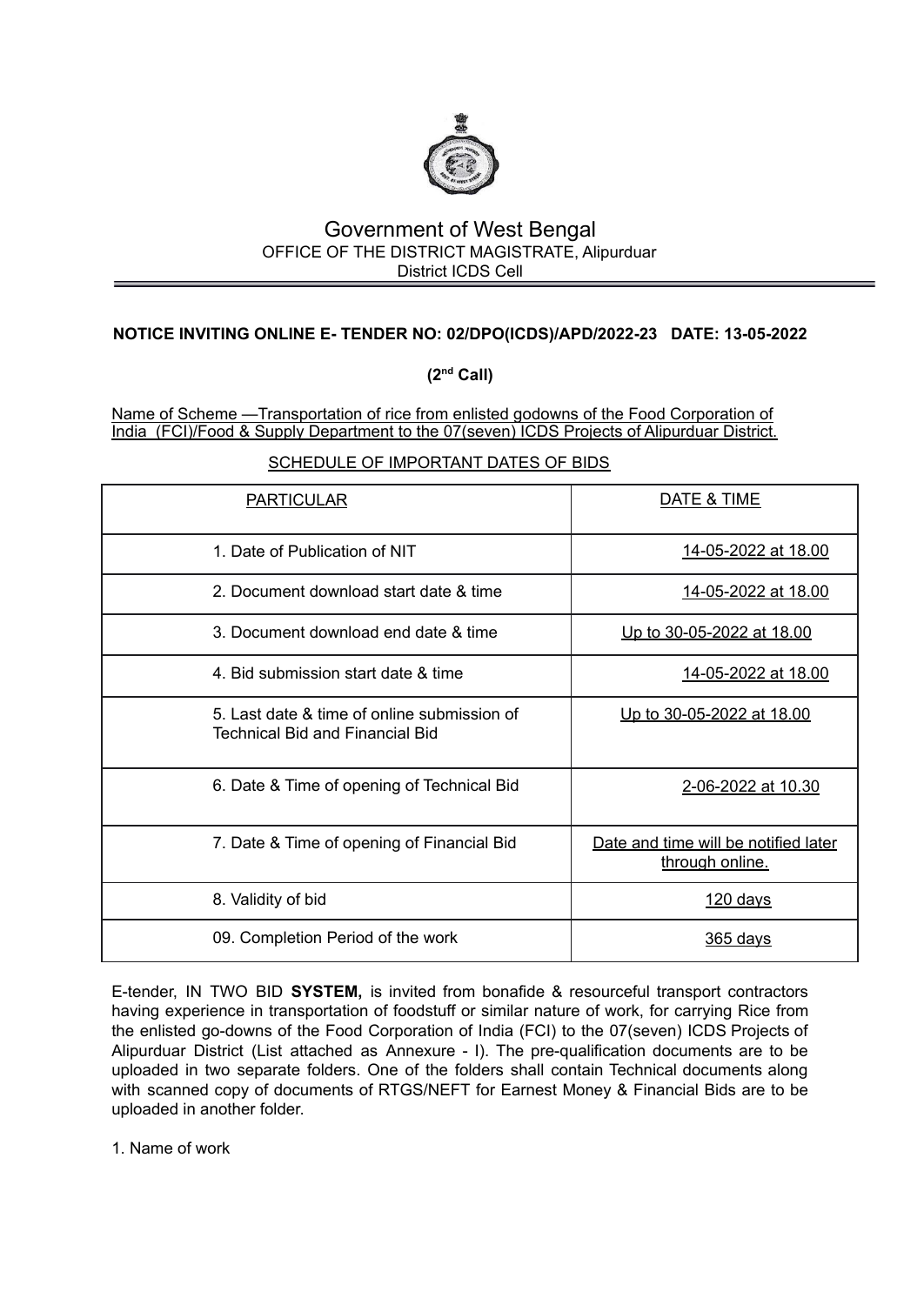- 2. Eligibility Criteria for "Pre Qualification
- 3. Earnest Money Deposit
- 4. Bid document Requisition Financial Bid
- 5. E-Tender registration and bidding

Transportation of rice from enlisted godowns of the Food Corporation of India (FCI)/ Food & Supply Department to the 07(seven) ICDS Projects of Alipurduar District

Tenderer should have credential as transporter of foodstuff with transportation work of Rs 10,00,000.00 (Rs Ten Lakh) only in any Government / Semi Government Undertakings in the preceding three years from 2019-20

Average Annual Turn Over from Contracting business for the past 3 (Three) Financial Years should be equal to or more than 18.00 Lakh (Rupees Eighteen Lakhs) from Contracting Business & to be submitted in Form l.

Rs 1,00,000.00 in the form of online payment, the net banking option shall have to be availed with any of the Banks listed in the lCCl Bank Payment gateway

Bid Document is available at https://wbtenders.gov.in/nicgep/app.

Rate shall be quoted per quintal in the BOQ **ONLINE BIDS:**

The bidders interested to submit the bid Online shall get registered and get a digital signature.

Online Tenders can only be submitted by logging in <https://wbtenders.gov.in/nicgep/app> .

#### **ONLINE BID SUBMISSION**:

The Bidders are required to submit the Technical and Financial Bid documents ONLINE i.e uploading of the documents complete in all respect by following the Online Bid submission procedure.

District Programmme Officer (ICDS) Alipurduar

#### **INFORMATION TO THE BIDDER (ITB)**

1. Download of Tender

• Intending bidders may download tender documents from the e-procurement portal of Govt. of West Bengal at <https://wbtenders.gov.in/nicgep/app>

• The pre-qualification bid documents duly filled in all respect may be submitted online within the scheduled date & time as per this NIT. (As per server clock).

- 2. Submission of tender
	- The tender will be submitted in two bid system *i.e.* Technical bid & Financial bid only through online.

• District authority will not take any responsibility for the delay/or late submission of tender by the bidder. The bidders are advised to submit bids in time. Any problem with server or internet problem or digital signature related issues will not make District Magistrate, Alipurduar responsible for non-submission or incomplete submission of bids.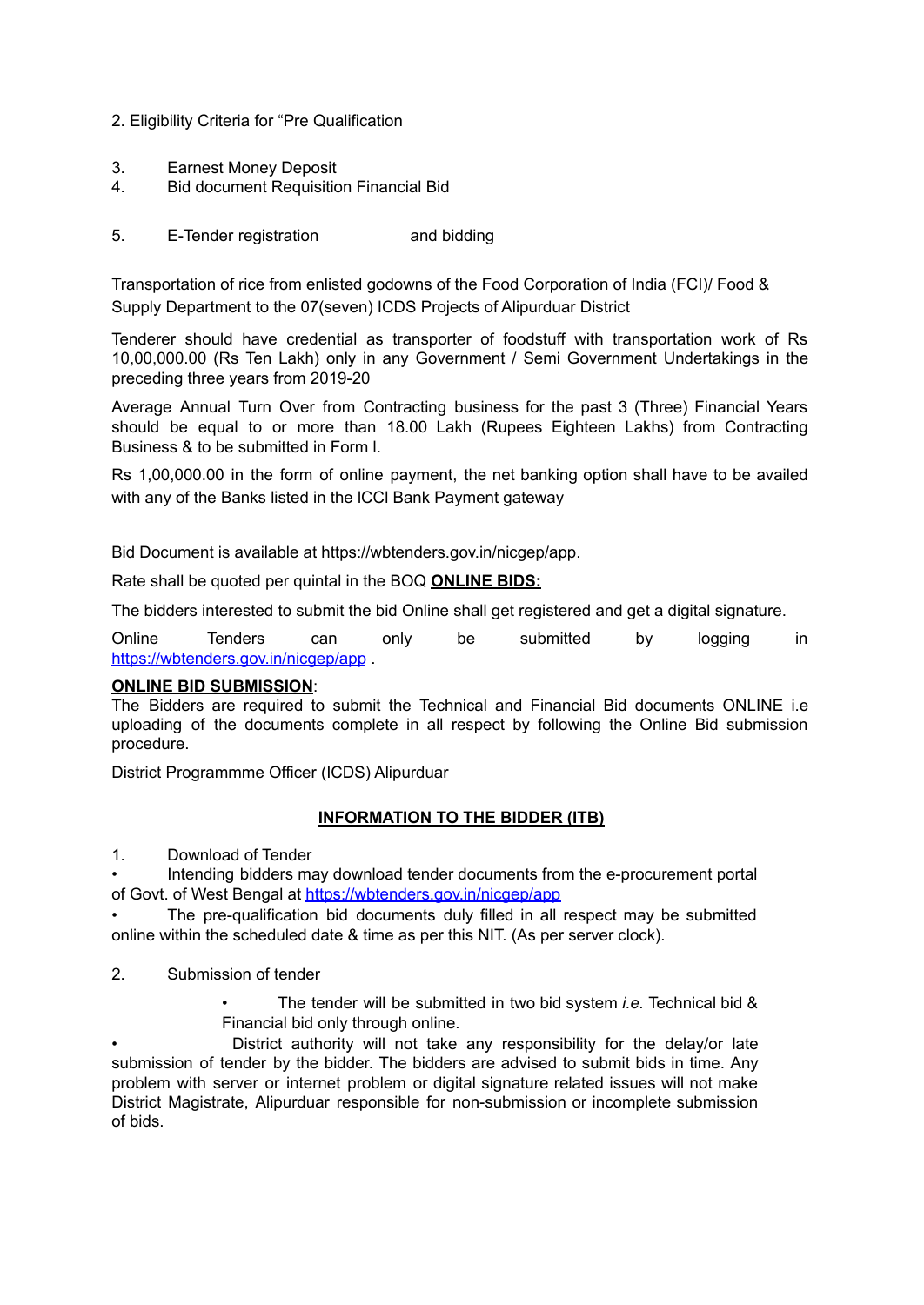## 3. Online Bid submission procedure

i) *Registration of* Contractor: Agencies/Bidders who are interested in participating in District Magistrate's e- tenders will have to get enrolled & registered with the Government e-Procurement system, through logging on to https://etender.wb.nic.in.

ii) Digital Signature*certificate (DSC):* Each tenderer is required to obtain a class-II or Class-III Digital Signature Certificate (DSC) having Signing and Encryption certificate for submission of tenders, from the approved service provider on payment of requisite amount or any service provider as may be allowed by the Finance Department, Govt. of West Bengal.

iii) *Tender Download:* The intending tenderer can search & download NIT & Tender Documents electronically from computer once he logs on to the website https://.wbtenders.gov.in. using the Digital Signature Certificate. This is the only mode of collection of tender documents.

iv) *Submission of Tenders:* Tenders are to be submitted online to the stipulated website in two folders at a time for each work, one in Technical Bid & the other is Financial Bid before the prescribed date & time using the Digital Signature Certificate (DSC). The documents are to be uploaded duly digitally signed. The documents will get encrypted.

vJ*Submission of Earnest Money Deposit:* The earnest money deposit has to be made and submitted following the clauses as mentioned in SI. No. 4 of this ITB.

## A. Technical Bid:

• The Technical proposal should contain scanned copies of the following (all in PDF file) in 1(One) cover (folder).

• Relevant documents must be uploaded online for participating in this tender. If the relevant documents are not submitted online within the stipulated date & time, then bid of the applicant shall summarily be rejected and the bid offer shall not be opened.

The Details of Mandatory Documents are given below:

i. NIT (Properly upload the same Digitally Signed).

ii. Condition of Contract

iii. Scanned Copy of documents of RTGSTEFT towards Earnest Money Deposit

(EMD) as prescribed in the NIT

• Copies of original documents defining the constitution or legal status, Name and address, registration detail of Firm / Company / Agency, place of registration, and principal place of business, name of proprietor. If the applicant is an authorized signatory he should submit document of authorization (Power of Attorney) in his favour along with the application

iv. In case of partnership firm, copy of deed of partnership

v. Credential certificate of Rs 10.00 (Ten lakh) of similar type of work in preceding 3(Three) years in any Government / Semi Government / Government Undertakings

vi. Trade License

- vii. PAN Card (Xerox Copy)
- viii. Voter Card ( Xerox Copy)
- ix. Income Tax return of last financial year.

x. Latest Professional Tax return.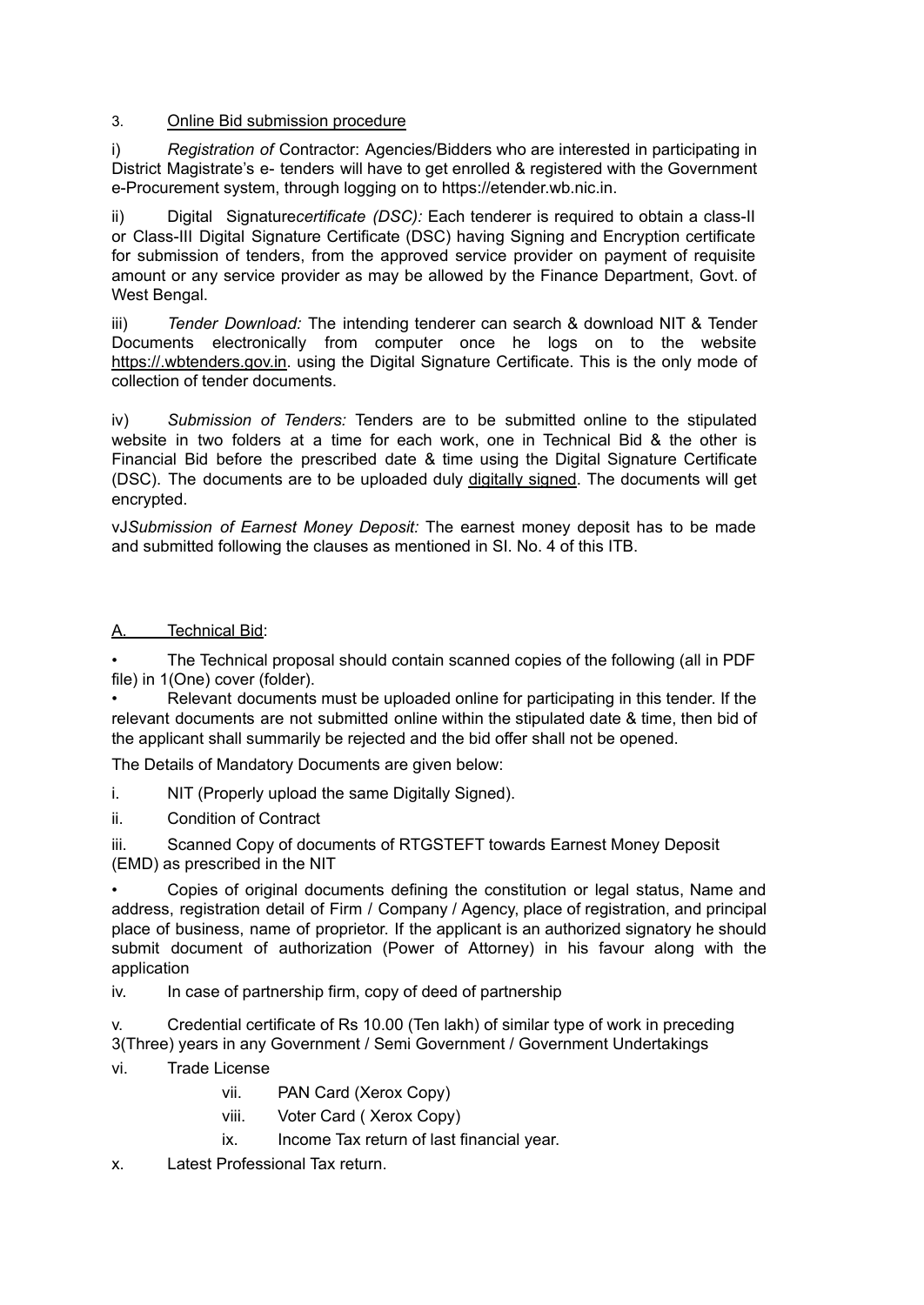xi. GST Registration Certificate.

xii. Information regarding any litigation or arbitration during the last five years in which the Bidder is involved, the parties concerned, the disputed amount, and the matter;

xiii. Copy of Service Tax Registration Certificates.

xiv. Any other information, if any, to indicate Technical management competence.

*Note: The tender will be summarily rejected if any of these documents* ore *not submitted online. Bidders shall produce original hard copies of the requisite documents for selected tenderer as & when asked for.*

### 4. Receiving of Earnest Money Deposit (EMD]

• Soft Copy of the EMD of Rs.1,00,000/- (Rupees one lakh only) submitted (scanned PDF file) through ICICI Bank or ICICI NEFT/RTGS have to be submitted. It is compulsory on the part of the Bidders to pay EMD through online mode of the payment only. The L1 bidder shall submit the hard copy of the documents to the tender inviting authority with the acceptance letter of the LOI (Letter of intent). Failure to submit the hard copy with acceptance letter within the time period prescribed for the purpose may be construed as an attempt to disturb the tendering process and dealt with accordingly legally including blacklist of the bidder. EMD should be deposited only at any ICICI Bank, vide order no. 3975-F(Y) dt. 28.07.2016 of Finance Dept. Govt. of WB.

### 5. CREDENTIAL

• The agency should have successfully completed (100%) similar nature of work of transportation of food stuff to the tune of Rs 10,00,000.00 lakh (Rupees Ten lakh) only per year in the preceding 3 (Three) financial years from the date of NIT in any Government / Semi Government / Undertakings Credential/completion certificate/ payment certificate of any sub-contract work shall not be accepted.

The agency should provide work completion certificate (100 %) which shall specify detailed similar nature *of* work completed, value of work done, date of commencement of work and the date of completion of the work. Copy of the Work Order and Work Schedule/ BOQ of the similar nature of work shall have to be uploaded

Along-with the Completion Certificate, in the technical bid for verification of the credential, in a join, Payment certificate may also be submitted for successfully completed work along with the said certificate. Part completion certificate of tendered work shall not be accepted. The Technical Bid may be declared non-responsive if the requisite documents are not furnished by the bidder for ascertaining the Technical Credential.

Solvency certificate of the amount of Rs. 50,000,00 lac (Rupees Fifty lac).

Penalty for suppression / distortion of facts:

If any tenderer fails to produce the original hard copies of the documents (especially Completion Certificates, audited balance sheets or any document which is vital for his eligibility), or any other documents within the specified time frame stated above or if any deviation is detected in the hard copies from the uploaded soft copies or if there is any suppression of fact during any time of the tendering process or even after the issuance of work order, the tenderer will be suspended from participating in the tenders on e-Tender platform for a minimum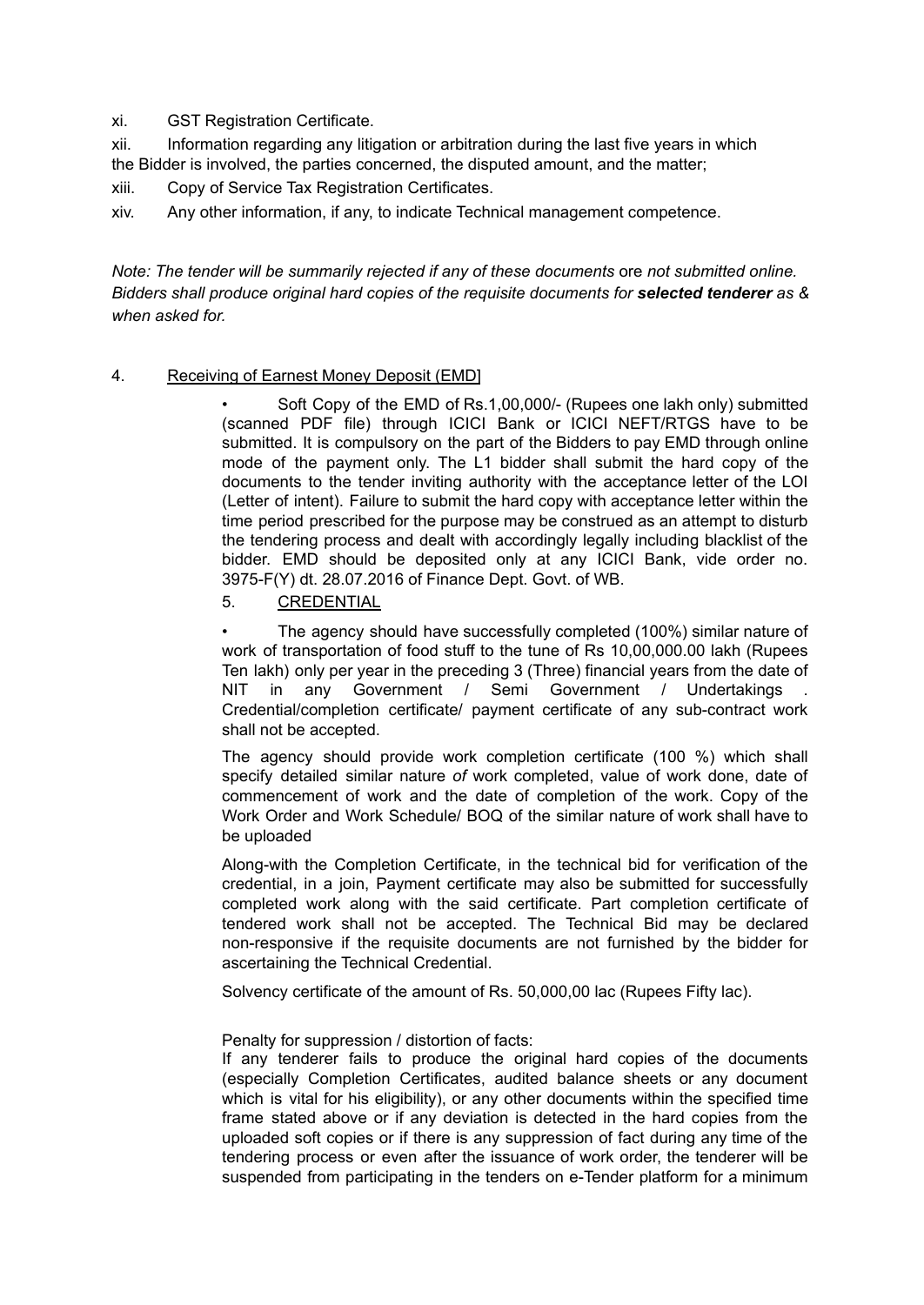period of 2 (two) years.

B. financial Bid:

The financial proposal should contain the following documents in one cover (folder).

The intending tenderers shall quote the rate per Quintal online only in the space marked for quoting rate in the Bill of Quantities (BOQ). Rate should be quoted in both figures &words in the BOQ. Only downloaded copies of the above documents, digitally signed by the contractor are to be uploaded (Excel file).

The quoted rate should be inclusive of al! taxes, cess, levy, royalties transportation, loading-unloading from the lifting points to the ICDS Project godowns. All other incidental charges including cost of insurance of the commodity by the carrier should be included while quoting rates. .

6. Taxes & duties to be borne b the Contractor:

It may again be reiterated that Income Tax, GST, Royalty, Construction Workers' Welfare Cess and similar other statutory levy / cess etc. will have to be borne by the contractor while executing the work.

7. Site inspection before submission of tender:

All the intending Tenderers are requested to visit the listed Godown of FCI/Food & Supply Department and all location of ICDS Project Godowns at 07(seven) ICDS Projects of Alipurduar District at their own effort and interest before submission of Tender. Locations of each godown is given at Annexure I

8. Conditional and incomplete tender :

Conditional and incomplete tenders shall be summarily rejected.

9. Acceptance of Tender:

Name of technically qualified Bidders will be displayed in the portal and this office Notice Board & website subject to completion of verification and technical evaluation.

The Financial bid documents of the technically qualified bidders will be opened for evaluation and selection of qualified bidders for scrutiny and the bid documents of non-qualified bidders will remain unopened. No separate intimation will be given for this, unless the above date is changed. In case of change of date, intimation will be given online. No individual intimation will be given.

The Bid documents will be opened in presence of District Level Tender Committee Members in the chamber of the Additional District Magistrate(D), Alipurduar in presence of participating bidders, who may remain present. No objections in this regard will be entertained later, if raised by any participant, who will not be present during opening of tenders.

The District Level Tender Committee, Alipurduar reserves the absolute right to accept or reject any or all the tender without assigning any reason thereof. On matters of dispute decision of the authority shall be final and binding on all.

The authority reserve the right to appoint more than one contractor and distribute the work among them Project-wise as the authority may deem convenient.

The volume of work to be assigned to the selected tenderer during the contract period cannot be specified definitely.

The authority may extend the period of contract with same terms and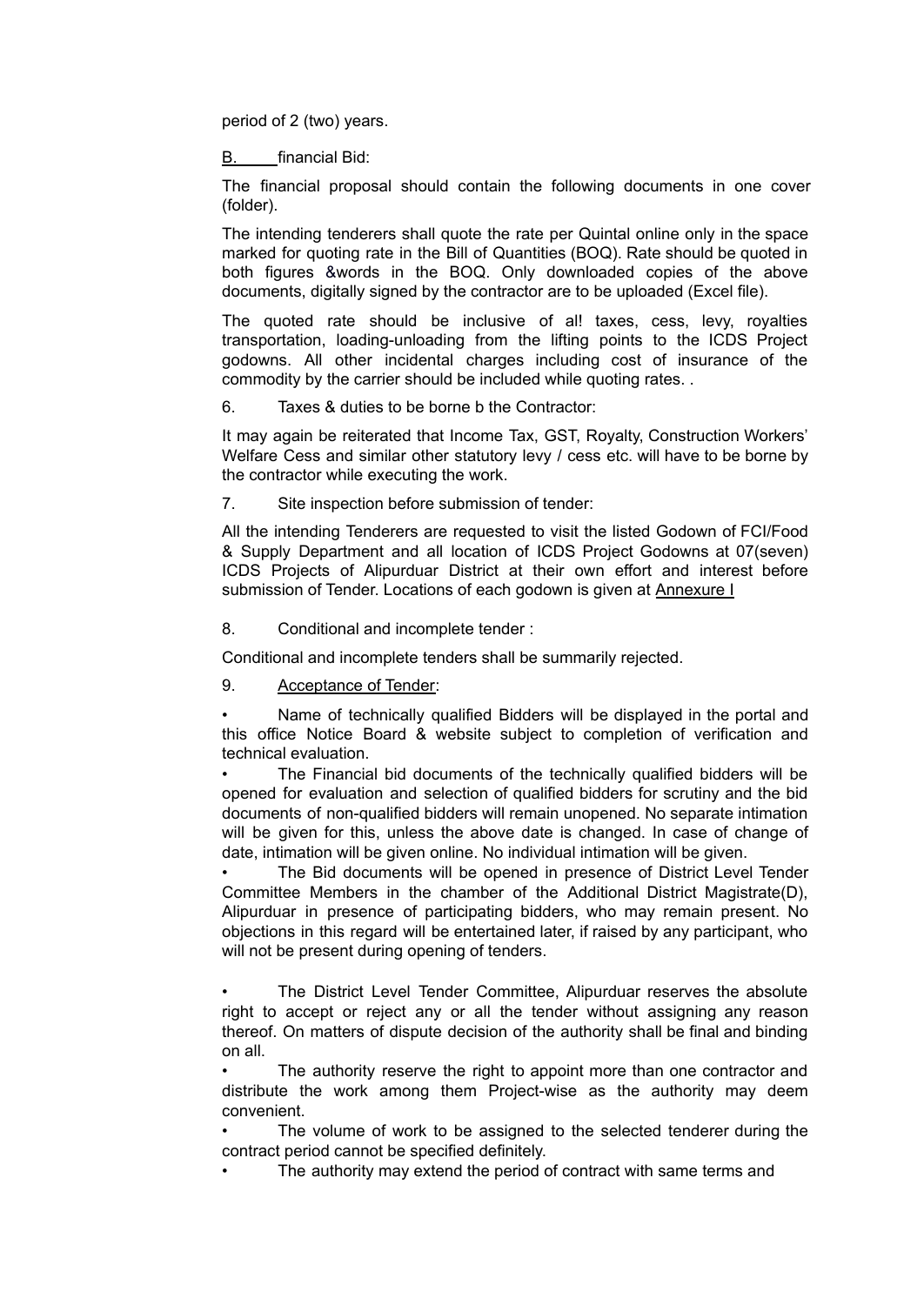conditions for a maximum period of six months, if considered essential

• The successful tenderer, hereinafter called the Transport Contractor, shall within 15 (fifteen) days of issue of an intimation to that effect by this office obtain additional one set of contract documents and submit the same duly signed by him to this office for formal agreement. If the contractor fails to perform the formalities as mentioned within the specified period, acceptance of the tender will be liable to be cancelled and the earnest money will be forfeited.

### 10. Return of Earnest Money of the unsuccessful tenderer(s):

The earnest money of unsuccessful Bidder if submitted shall be returned not later than 30 days from the bid validity period without interest.

### **11. Payment:**

• No advance will be paid to the contractor

• All payments will be made bv the District Administration or by the Child Development Project Officers on full satisfaction of the delivery work and against bills in triplicate supported by consignee copy and as per fund availability and no financial claim in case of any delay in payment will be entertained.

Rate once finalised will not be enhanced, for any reasons whatsoever, after issue of work order during the period of contract.

### 12. Security Deposit:

Selected tenderer shall have to deposit security money amounting to Rs. 5 lac (Rupees Five lakh) only & execute a contract deed of agreement with the District Magistrate, Alipurduar on behalf of the Governor of West Bengal. The security deposit is to be submitted in the form of Bank Draft/N.S.C. duly pledged in favour of District Magistrate, Alipurduar.

Earnest money deposited by the tenderer shall stand forfeited to the Govt., without any further reference, in case the selected tenderer fails to furnish security deposit as stated above and non- execution of contract deed of agreement when so directed.

#### 13. Withdrawal of tender:

A tender once submitted shall not be withdrawn within a period of 120 days from the last day of the opening of the financial bid of the tender. If a tenderer withdraws his tender within this period without any valid reason, the EMD shall be forfeited.

## **14. Other Terms & Conditions:**

The proposed tenderer should have businesses place within the district and have in possession trucks with all valid documents under Motor Vehicle Act for carrying of food grains.

The Transport Contractor shall place trucks with valid documents as per Motor Vehicle Act Documents of proof of ownership of Truck/heavy lorry. In case of hired vehicle, agreement of hiring.

The Transport Contractor shall follow the shortest route for carrying of food grains from loading points to another unloading point, and the shortest route will be specified by the Regional Transport Authority, Alipurduar as per guidelines issued by the District Magistrate, Alipurduar.

In the event of diversion route from the route originally for any reason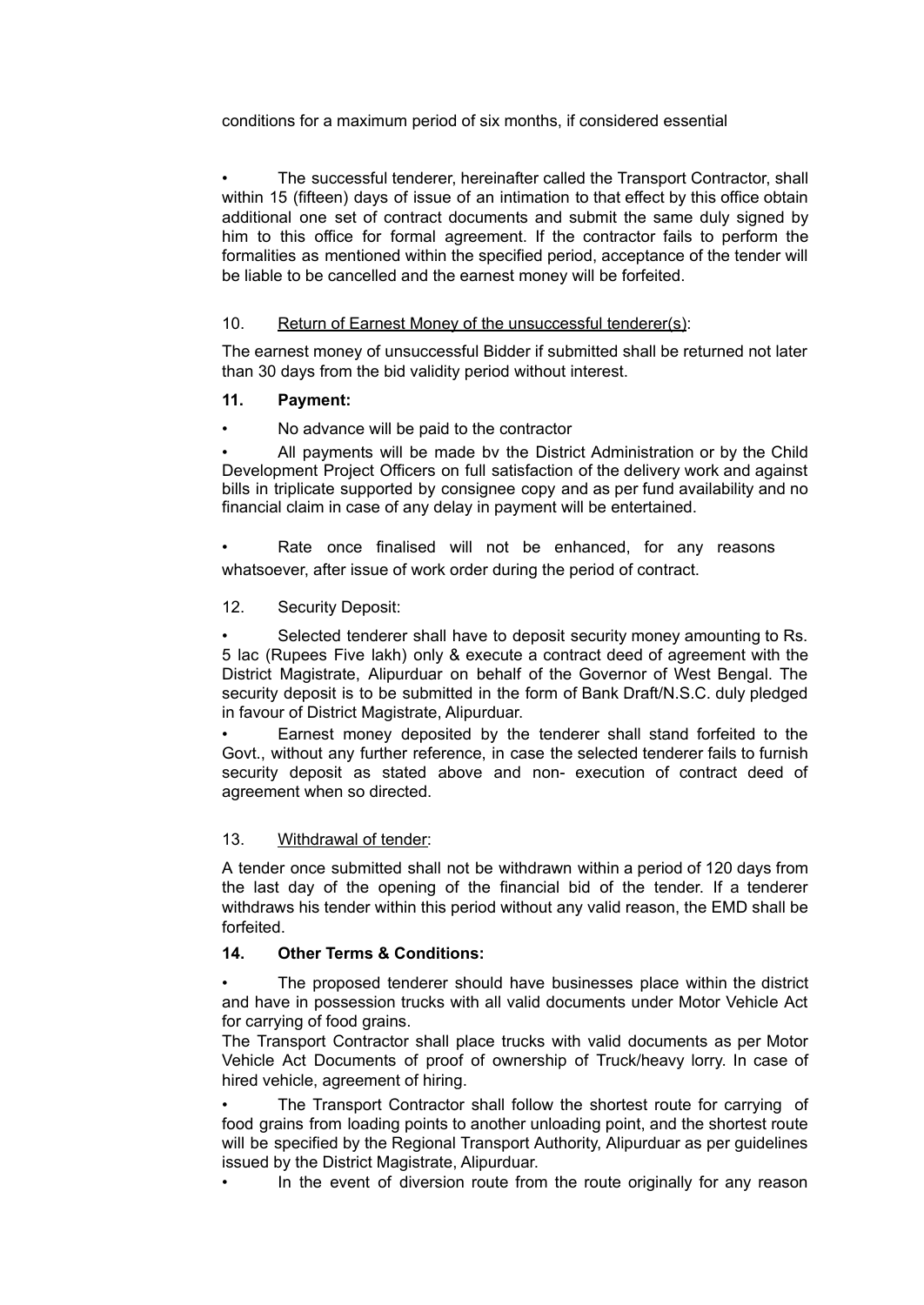whatsoever beyond the control of transport contractor, the transport contractor shall seek permission from the District Authority and diversion route has to be specifically certified by the Regional Transport Authority, Alipurduar.

• In the event of mechanical disorder arising in the truck while at the loading points or en-route, cost of transshipment if any, shall be borne by the transport contractor himself.

The Transport Contractor shall obtain one sealed sample bag of food grains (Rice) duly signed by the Manager, FCI or his/her authorized representative/ District Controller, Food & Supply or his/her authorized representative and the DPO, ICDS or his authorized representative at the loading point and shall handover the sealed sample to the concerned Child Development Project Officer or his/her representative at the project, who will acknowledge receipt of consignment as mentioned in the challan.

• No unloading can be made apart from the designated storage point fixed by the authority in the ICD5 unless such unloading be of extra-ordinary kind and the loading unloading charges accrued shall be borne by the contractor himself.

• The transport contractor shall enforce all necessary measure so that the loaded trucks reach the receiving godown points within time as fixed by the district authority. The transport contractor shall take all possible precautions to protect the food grains from any sort of damages during the time of transportation and shall always cover the food grains with tarpaulin sheets and the Transport Agent shall take all effort to protect pilferage, if any, during transportation.

• Non-availability of trucks due to strike or disruption due to any dispute between the contractor and his workers as to the wages or otherwise, will not be deemed to be a reason for failure of the contractor to maintain the time schedule for transportation and the contractor shall be responsible for any loss or damage on this account.

The transport contractor will lift only sound bags from the godown of FCI/Food & Supply Department & deliver the same in sound condition to the Projects. In the event of any loss or damage during transportation the transport contractor shall be liable to pay a penalty three times the value of rice found short.

After unloading, the transport contractor shall obtain a certificate from the concern Child Development Project Officer of the Project concerned or his /her representative, mentioning the quality and quantity of the consignment as mentioned by the FCI/ Food & Supply Department in the challan.

• For any loss due to transporters' failure of any nature the concerned transporters shall have to compensate the loss and in case of failure to compensate penal measures shall be imposed by the authority as per law.There would be no handling loss. Rice would be delivered on net weight basis deducting there from the weight of gunny bags as per existing provision of the Food & Supplies Department.

The transport Contractor should engage adequate and efficient staff and labours for ensuing efficient handling of the transportation work and for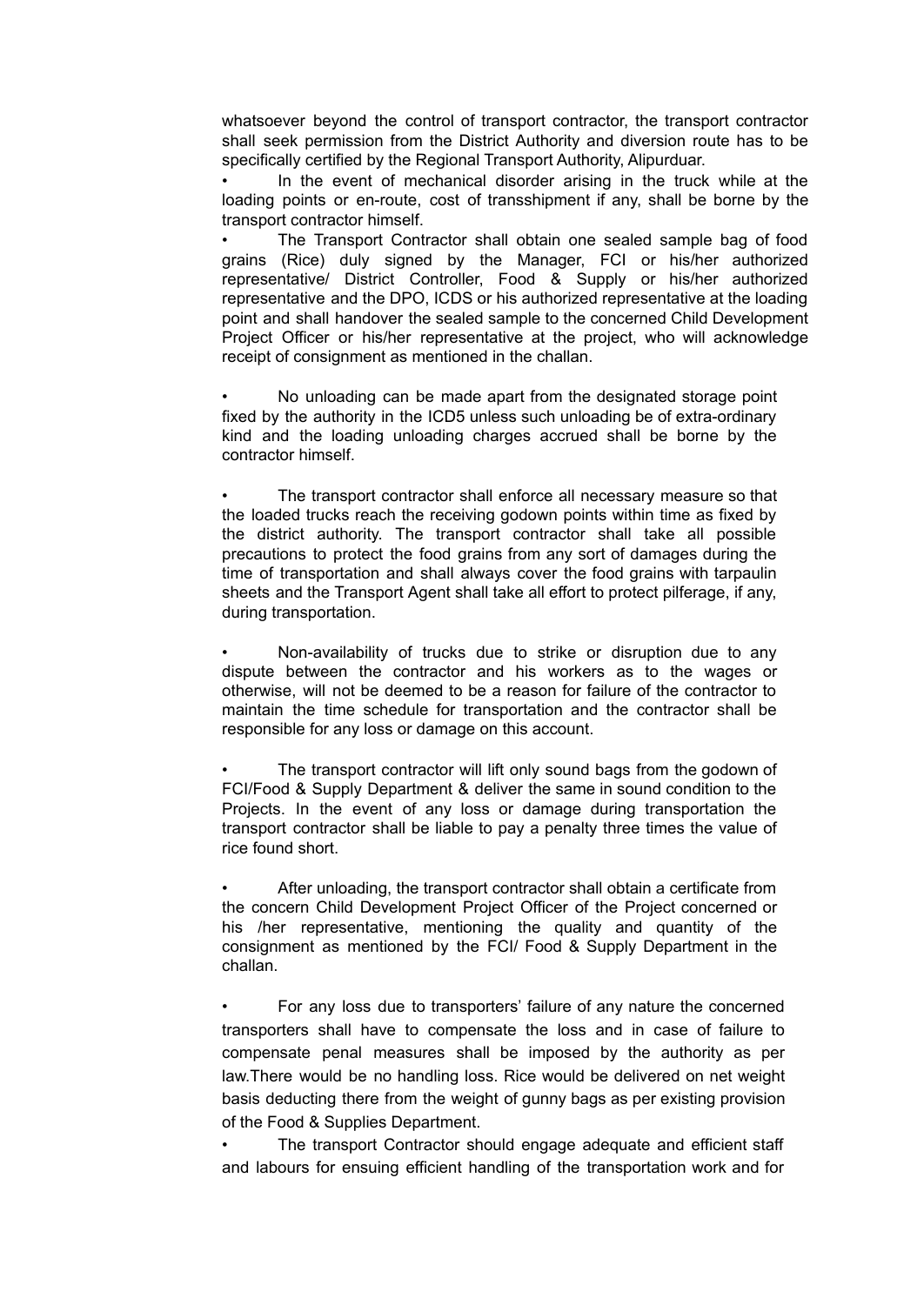furnishing correct and up to date position/progress of work and accounts thereof.

• Delivery of foodstuff should be made on the working days and within the working hours only.

Failure of carrying within the specified period shall render the agreement, to be executed between the District Authority & the successful Tenderer, liable for cancellation without any reference and the difference of charges will be deducted from the bills of the Carrying Contractor so failed, as per market price.

No transshipment is permissible unless situation warrants it unavoidable and in such event prior Permission of authority is to be obtained in writing.

• Tenderer may approach Additional District Magistrate(D), Alipurduar for any clarification with respect to this tender.

Selected transport contractors will be allowed 10(ten) days time from the date of issue of delivery orders for completing lifting & delivery to the Project Godowns. In case of delay alternative arrangement will have to be made & action will be taken against the transport contractor including forfeiture of his security deposit & realization of excess cost for alternative arrangement from his pending bills.

Sub-letting of the job is not permissible and the Tenderer must submit one undertaking that he will not sub- let the job under any circumstances. If the authority comes to know that the agency has sub-let the work then action shall be taken to terminate the contract and the SD money will be forfeited.

- Period of contract 365 days.
- Termination of contract/work order:

The authority may terminate the contract for breach of any of the terms & conditions & violation/Non- compliance of any instructions of the authority.

 $13 - 05 - 2022$ 

**District Programmme Officer (ICDS) Alipurduar**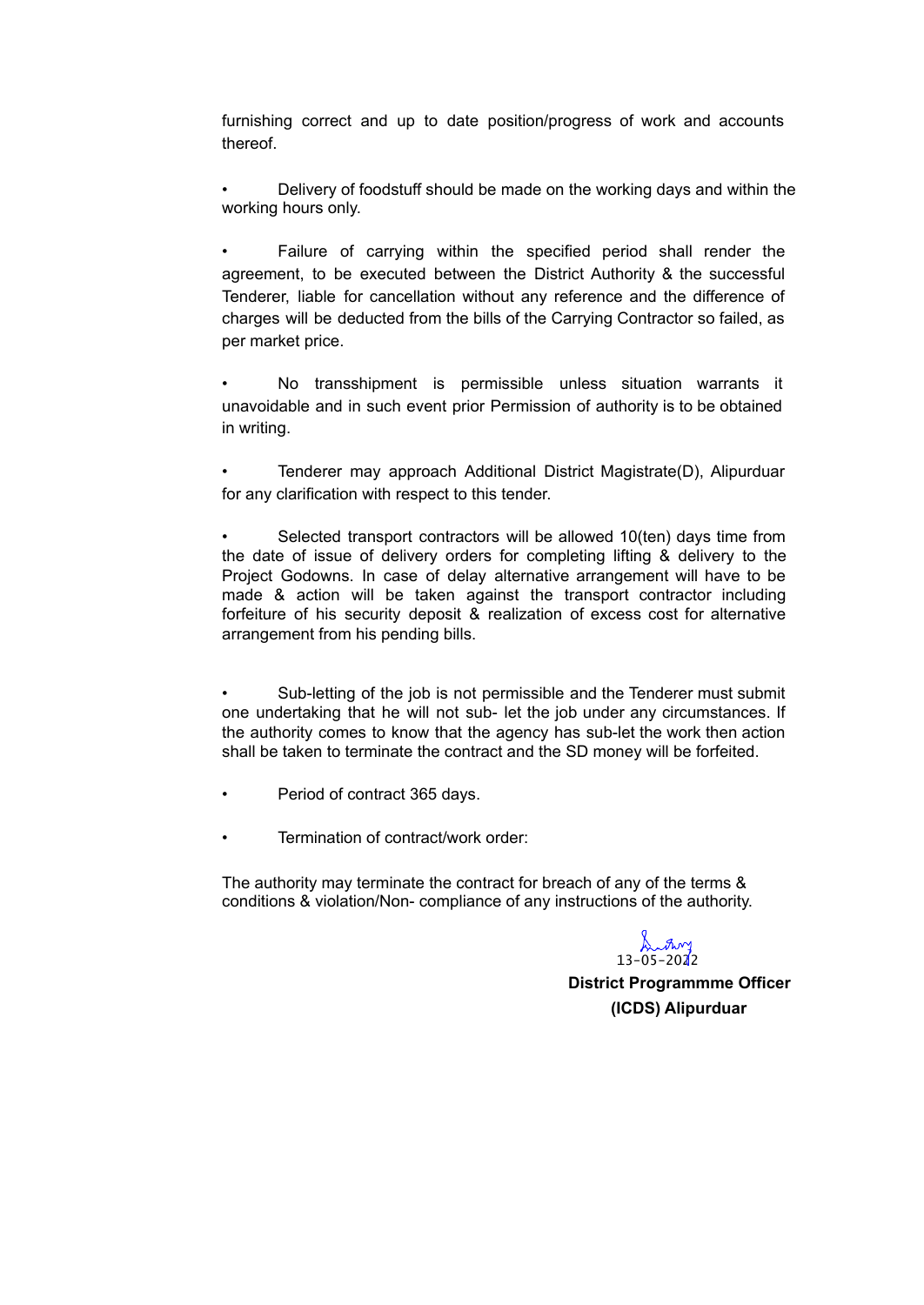#### FORM — I

#### STATEMENT ON ANNUAL TURNOVER FROM CONTRACTUAL BUSINESS

This is to certify that the following statement is the summary of the audited Balance sheet arrived from contractual business in favour of

for the last three consecutive years.

| SI <sub>No</sub> | <b>Financial Year</b> | Turnover (rounded of) | Remarks |
|------------------|-----------------------|-----------------------|---------|
|                  | 2019-20               |                       |         |
|                  | 2020-21               |                       |         |
|                  | 2021-22               |                       |         |
|                  | Total:                |                       |         |
|                  | Average<br>Turnover:  |                       |         |

*Note:*

*i) Average turnover is to be expressed in lakh of rupees, rounded up to two digits after decimal.*

*ii) Average turnover for 3 years is to be obtained by dividing the total turnover by 3 (three).*

(Signature of the Bidder)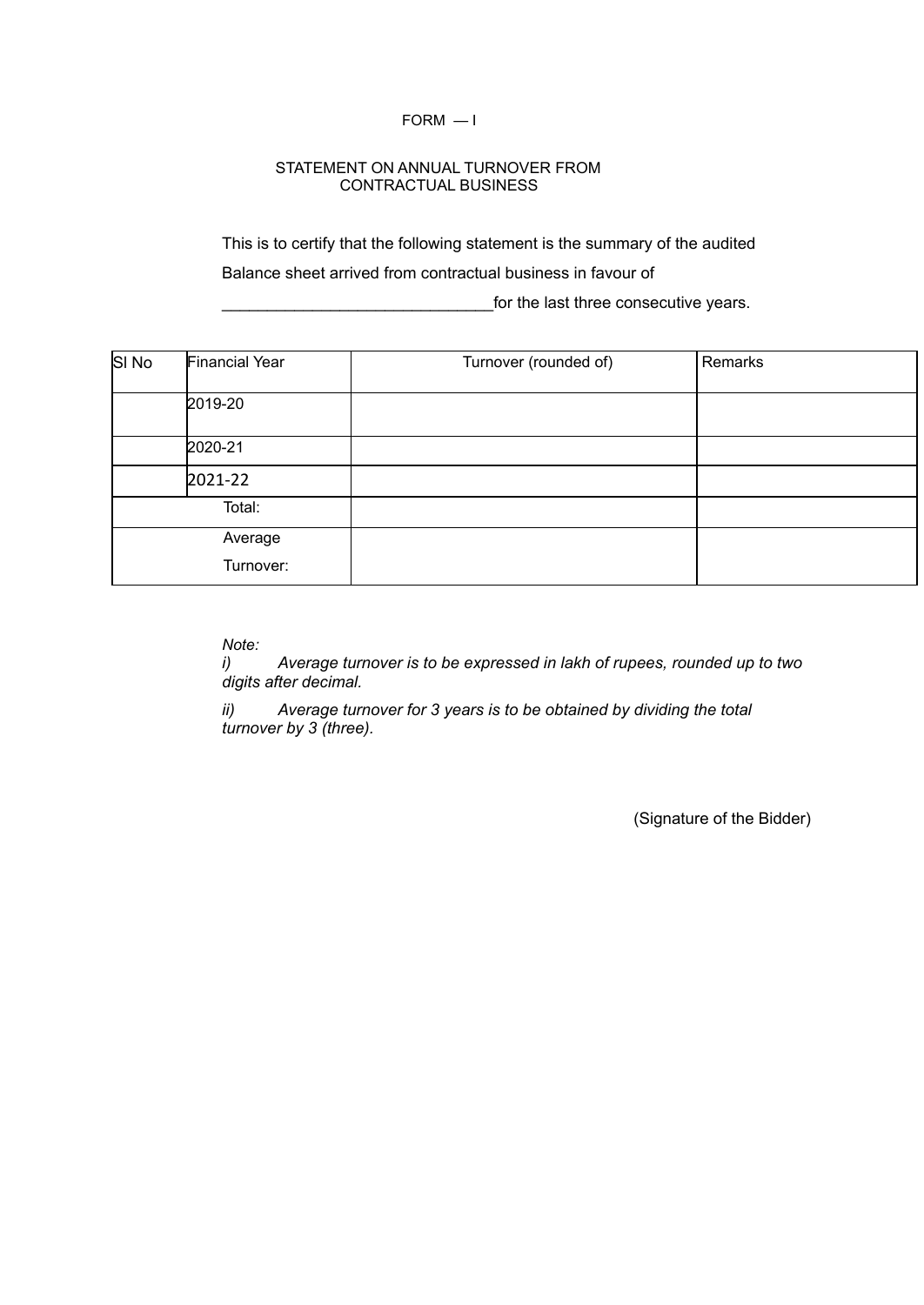## ANNEXURE — I LIST OF ICDS PROJECT GODOWNS AND FCI GODOWNS

| SI no | Name &<br>present<br>address<br>of the<br><b>ICDS</b><br>Project<br>Godown<br>s |
|-------|---------------------------------------------------------------------------------|
| 11    | Alipurduar-I ICDS Project, Monearpul                                            |
| 2     | Alipurduar II ICDS Project, Chaparerpar                                         |
| 3     | Alipurduar Urban ICDS Project, No.2 ward                                        |
| 14    | Kumargram ICDS Project, Telipara                                                |
| 5     | Falakata ICDS Project, College para, Falakata                                   |
| 6     | Madarihat ICDS Project, Aswininagar, Madarihat                                  |
| 17    | Kalchni ICDS Project, Hamiltonganj (near railway station)                       |

| SI <sub>No</sub> | Location of FCI Godowns |
|------------------|-------------------------|
|                  | Khagrabari              |
|                  | <b>Baburhat</b>         |
| 03               | Dinhata                 |
| 04               | New Cooch Behar         |

 $13-05-2022$ 

**District Programmme Officer (ICDS) Alipurduar**